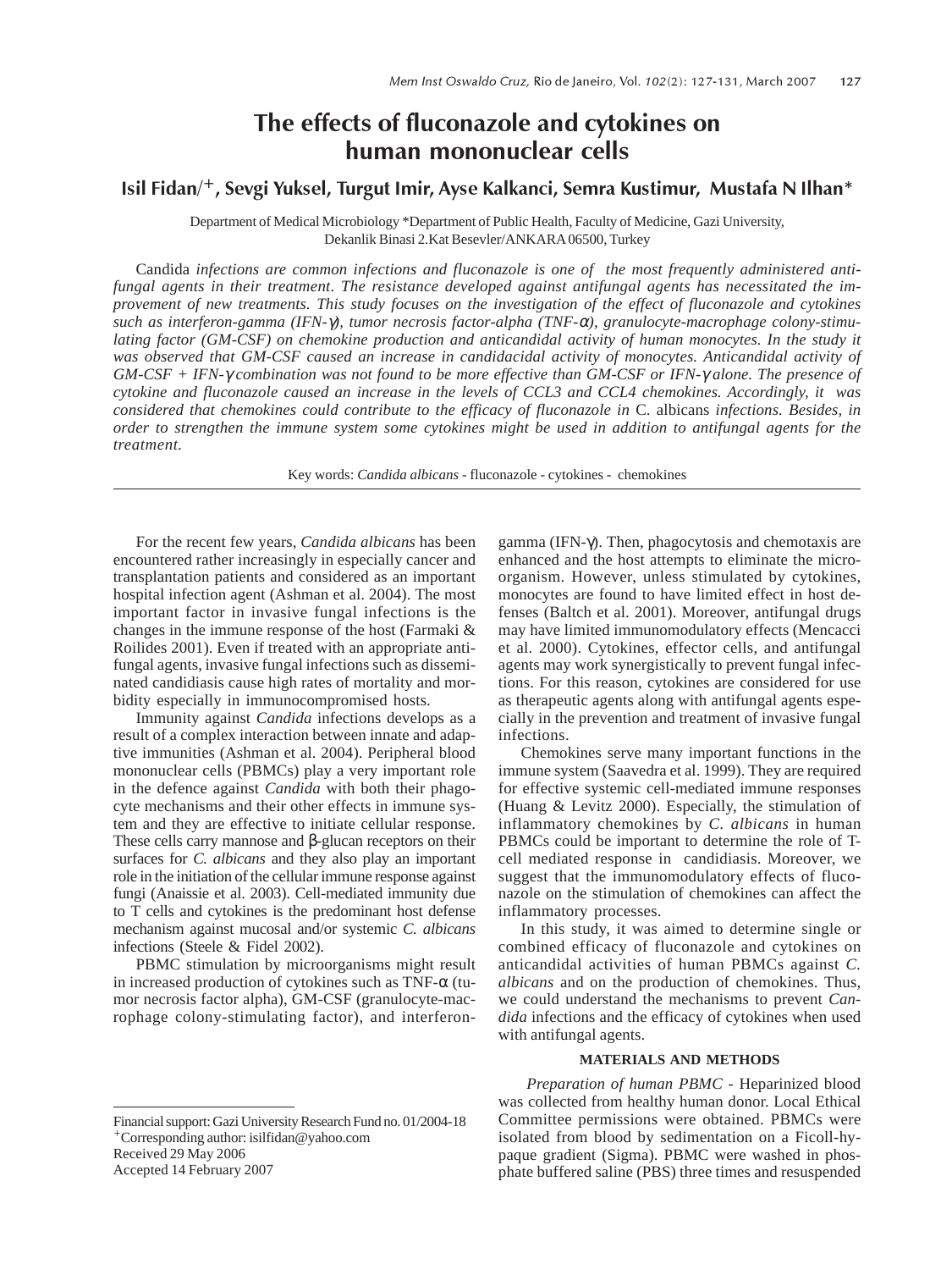at a concentration of  $2 \times 10^6$  cells/ml in RPMI 1640 medium containing 2 mmol/l glutamine, 200 U/ml penicillin, 100 µg/ml streptomycin, supplemented with 10% fetal calf serum (FCS, Biochrom, Germany). Cell viability was 95% by the trypan blue exclusion test.

*Microorganism - C. albicans* ATCC 10231 was used in this study. *C. albicans* was grown on Sabouraud dextrose agar (SDA) for 48 h at  $37^{\circ}$ C. For opsonization, several colonies were suspended in RPMI 1640 containing 10% fresh pooled normal human serum and were incubated for 30 min at 37°C. The opsonized cells were centrifuged and resuspended at a concentration of  $2 \times$ 104 CFU/ml in RPMI 1640 containing 10% FCS.

*Antifungal agents -* Fluconazole was provided by Pfizer Laboratories (US). Antibiotic solutions were made fresh for each experiment and used immediately. The fluconazole MIC for *C. albicans* (ATCC 10231), determined according to NCCLS method M27-A2, was  $2 \mu$ g/ ml (NCCLS 2002).

*Preparation of recombinant human cytokines -* Recombinant GM-CSF, and TNF-α, IFN-γ were obtained from Biosource (Camarillo, CA, US). All cytokines were made fresh for each experiment. For study, GM-CSF ve TNF-α were used at a concentration of 100 U/ml. IFN-γ was used at a concentration of 1000 U/ml.

*Study design* - Human PBMC  $(2 \times 10^6)$  were delivered to the wells of 24-well plates in a 1 ml volume and incubated to adhere for 2 h in 5%  $CO<sub>2</sub>$  at 37<sup>o</sup>C. Then, nonadherent cells were removed from the wells. The adherent monocyte layer was washed once with RPMI-1640. GM-CSF, TNF- $\alpha$  and IFN- $\gamma$  were added to duplicate wells single or in combination and incubated for 24 h in 5% CO<sub>2</sub> at 37<sup>o</sup>C. After 24 h, opsonized *C. albicans*  $(2 \times 10^4 \text{ CFU/ml})$  was added to the wells. For phagocytosis, the plates were incubated for 1 h in 5%  $CO<sub>2</sub>$  at 37οC. Nonphagocytosed blastoconidia was aspirated and the cell layer was washed once with RPMI-1640. Cytokines were readministered to the monolayer and then 0.2 µg of fluconazole (0.1 times the MIC) was added to each wells. The plates were incubated for 0, 24, and 48 h in 5%  $CO<sub>2</sub>$  at 37<sup>o</sup>C and at the end of each selected time period the supernatants were removed and stored at –30°C until used in ELISA. After the culture supernatants were removed, the monocytes were lysed with distilled water and lysates were plated in duplicate on Sabouraud dextrose agar. The plates were incubated for 24 h at 37<sup>o</sup>C and colonies were counted (colony forming unit/ml  $=$ CFU/ml) (Baltch et al. 2001). Control wells contained: (1) RPMI-1640; (2) PBMC + *C. albicans*; (3) PBMC + fluconazole; (4) PBMC + TNF- $\alpha$ ; (5) PBMC + GM-CSF; (6) PBMC + IFN-γ; (7) PBMC + GM-CSF + IFN-γ.

The experiments were done in quadruplicate with monocytes from one donor.

*Chemokine assays -* Levels of chemokines such as CCL2 (monocyte chemotactic protein  $1 = MCP-1$ ), CCL3 (macrophage inflammatory protein  $1\alpha = MIP-1\alpha$ ) CCL4 (macrophage inflammatory protein  $1β = MIP-1β$ ), and CCL5 (regulated upon the activation of normal T cell expressed and secreted = RANTES) were determined by specific enzyme-linked immunosorbent assay (ELISA) techniques according to the manifacturer's instructions (Biosource). The concentration of chemokines was determined spectrophotometrically. The absorbance was read at 450 nm.

*Statistical methods -* The anticandidal activity results were analyzed by Mann-Whitney U test and Wilcoxon Signet Ranks. Changes in the chemokines between samples were analyzed using the one-way analysis of variance (ANOVA). The Bonferroni test was used as Post Hoc analysis,  $p < 0.05$  was considered to be significant.

### **RESULTS**

*Effects of cytokines on the anticandidal activity of PBMC* - The effect of GM-CSF, TNF-α, and IFN-γ on anticandidal activities of mononuclear cells with the presence and absence of fluconazole in 0, 24, and 48 h are shown in Figs 1, 2, and 3 as  $Log<sub>10</sub> CFU/ml$ .

When  $TNF-\alpha$  alone was compared to the control well in 24 and 48 h, it was found that monocytes caused no significant changes in the anticandidal activity. The combination of flucanozole and  $TNF-\alpha$  did not cause a change different from the one caused by the use of flucanozole alone ( $p > 0.05$ ) (Fig. 1).



■ Control  $\square$  TNF-α  $\boxtimes$  Fluconazole  $\boxtimes$  TNF-α + fluconazole

Fig. 1: anticandidal activity of peripheral blood mononuclear cells (PBMC) with or without tumor necrosis factor-α (TNF-α), and fluconazole (Control: PBMC plus *Candida albicans*). Values represented are mean ± SEM.

GM-CSF caused a significant decrease in the number of *C. albicans* both in 24 and 48 h compared to the control well when used alone ( $p < 0.05$ ). GM-CSF, in combination with fluconazole, caused a significant decrease in the number of *C. albicans* both in 24 and 48 h compared to the wells where fluconazole was used alone  $(p < 0.05)$  (Fig. 2).

IFN-γ caused a significant decrease in the number of live yeast both in 24 and 48 h compared to the control well ( $p < 0.05$ ). However, in combination with fluconazole, IFN-γ caused significantly more candidacidal activity both in 24 and 48 h than fluconazole when it was used alone ( $p < 0.05$ ) (Fig. 3).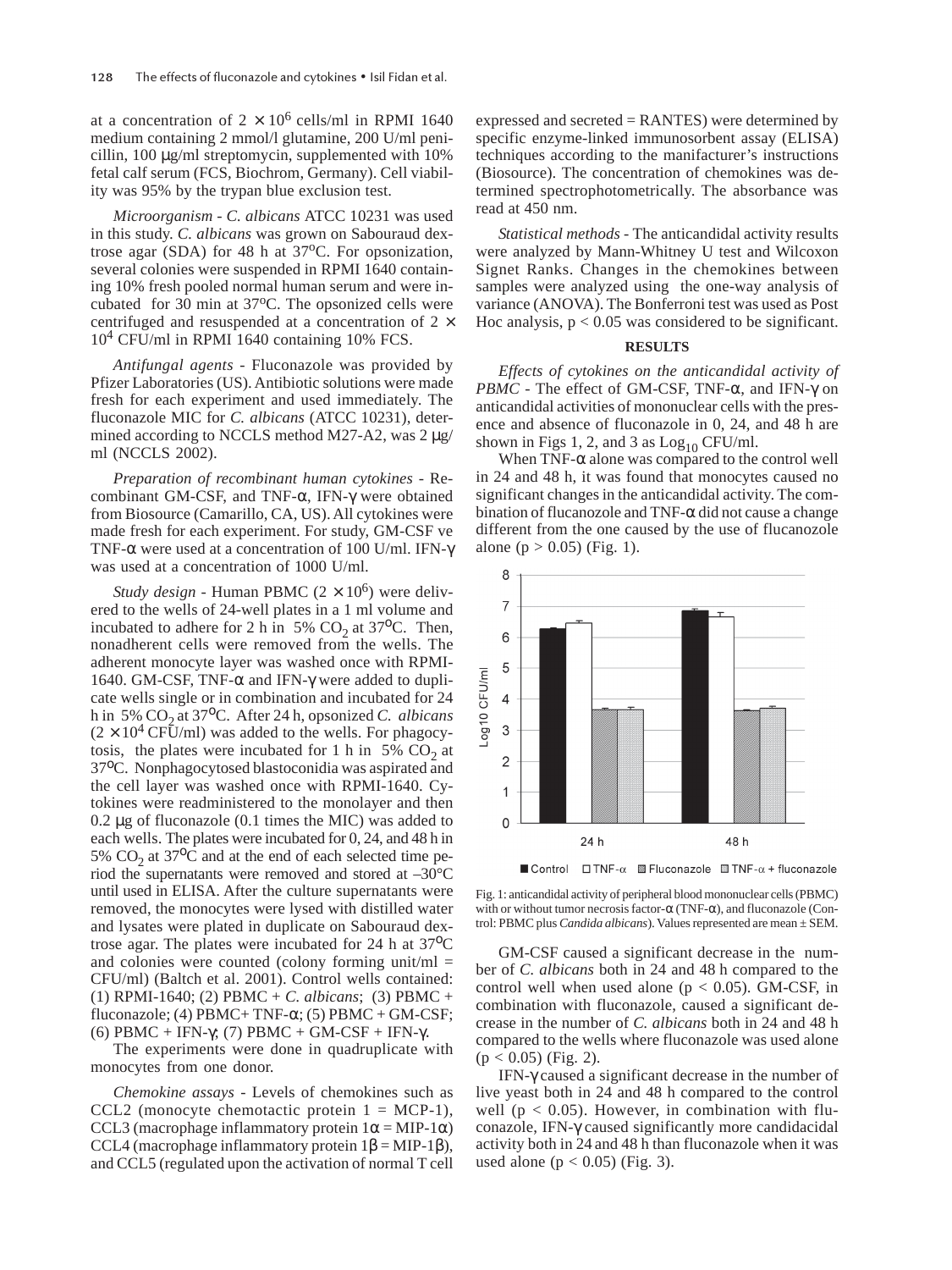

Fig. 2: anticandidal activity of peripheral blood mononuclear cells (PBMC) with or without granulocyte-macrophage colony-stimulating factor (GM-CSF), and fluconazole (Control: PBMC plus *Candida albicans*). Values represented are mean ± SEM.





Fig. 4: anticandidal activity of peripheral blood mononuclear cells (PBMC) with or without granulocyte-macrophage colony-stimulating factor (GM-CSF) plus interferon-γ (IFN-γ), and fluconazole (Control: PBMC plus *Candida albicans*). Values represented are mean ± SEM.



Fig. 3: anticandidal activity of peripheral blood mononuclear cells (PBMC) with or without interferon-γ (IFN-γ), and fluconazole (Control: PBMC plus *Candida albicans*). Values represented are mean ± SEM.

Fig. 5: the comparison of the anticandidal activities caused by granulocyte-macrophage colony-stimulating factor (GM-CSF) and interferon-γ (IFN- $\gamma$ ) alone or in combination. Values represented are mean  $\pm$  SEM.

IFN-γ and GM-CSF used in combination caused a significant decrease in the number of live *C. albicans* only in 24 and 48 h compared to the control well ( $p < 0.05$ ). These two cytokines used in combination with fluconazole caused a significant decrease in the number of *C. albicans* both in 24 and 48 h compared to fluconazole when used alone ( $p < 0.05$ ) (Fig. 4). However IFN- $\gamma$  and GM-CSF in combination did not cause a greater reduction in CFU/ml than either cytokines alone (Fig. 5).

*The levels of chemokines in culture supernatants -* The analysis of CCL3 levels in culture supernatants showed that while the addition of fluconazole in the presence of PBMCs caused a significant increase in the level of CCL3 in 24 h, the addition of *C. albicans* did not lead to any significant changes ( $p = 1$ ). Moreover, the presence of TNF-α, GM-CSF, and IFN-γ caused a significant increase in the level of CCL3. However, less increase was observed in the samples including the combination of GM-CSF and IFN-γ. The addition of *C. albicans* and fluconazole caused more increase in CCL3 than cytokines alone did. After 48 h the same results were found as the ones obtained after 24 h and *C. albicans* did not cause any significant increases in the levels of CCL3 in the samples not containing fluconazole ( $p = 1$ ) (Fig. 5).

The findings about CCL4 levels in culture supernatants revealed that the presence of both fluconazole and *C. albicans* increased the levels of CCL4 and only GM-CSF cytokines caused a significant increase compared to the samples including PBMC  $+ C$ . *albicans*  $+$  fluconazole in 24 h (p < 0.05). The addition of *C. albicans* and fluconazole in the presence of cytokines caused a more remarkable increase in CCL4 level. As for 48 h,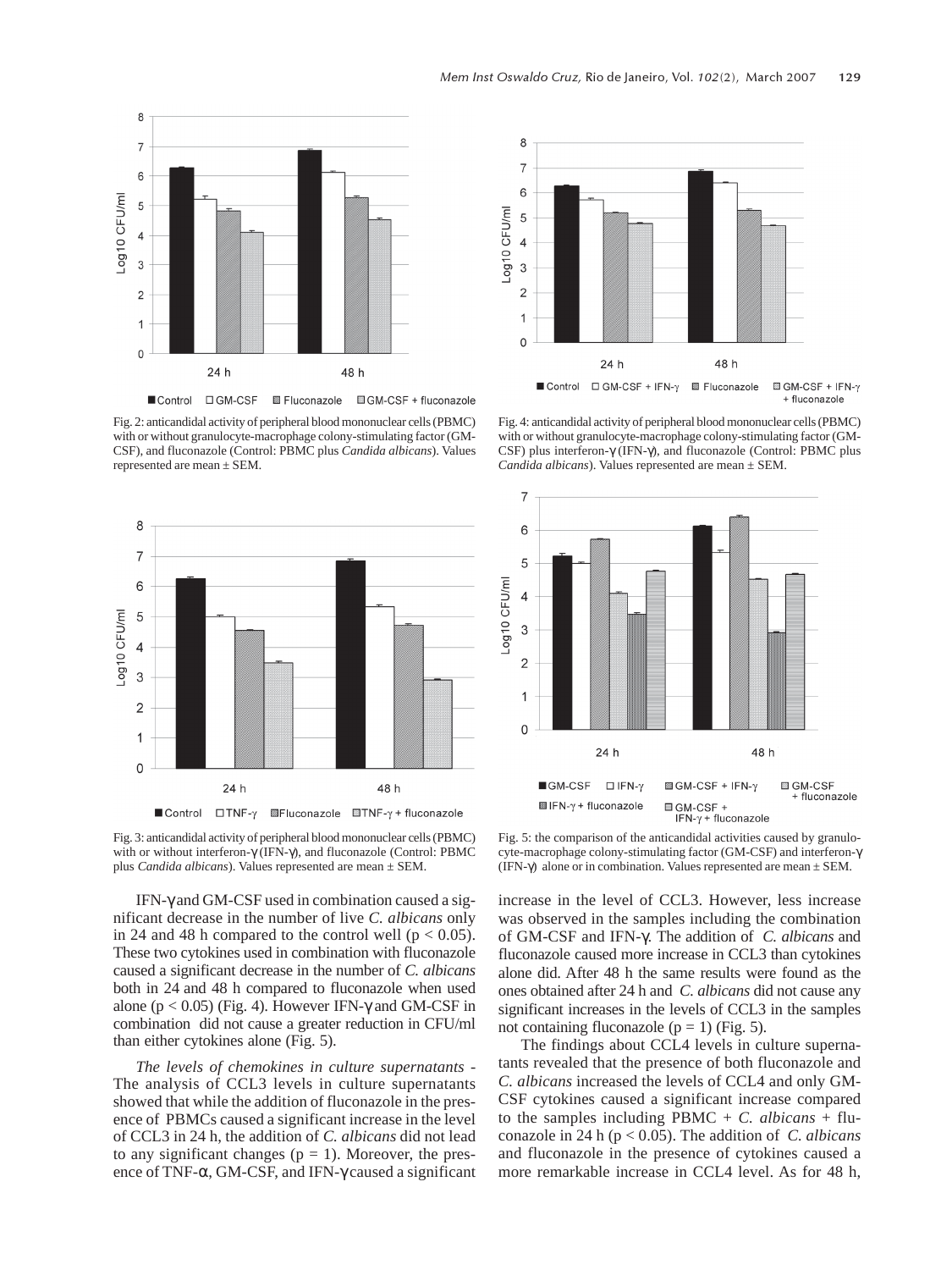

Fig. 6: the levels of CCL3 produced by peripheral blood mononuclear cells (PBMC) incubated with or without cytokines and fluconazole. Values represented are mean ± SEM.

the co-existence of *C. albicans* and fluconazole brought about an increase in CCL4 levels as high as the samples including TNF- $\alpha$ , GM-CSF, and IFN- $\gamma$  (Fig. 6).

The other chemokines CCL2 and CCL5 whose levels were determined in their culture supernatants did not show any significant changes in their levels when there were PBMC, flucanozole, *C. albicans* or cytokines (p > 0.05) (data not shown).

Single or multiple cytokines without fluconazole or *C. albicans* did not show any significant differences from controls containing PBMC + *C. albicans* + fluconazole.

#### **DISCUSSION**

Increasing resistance against antifungal agents cause problems especially for the patients with compromised immune systems that are most likely to develop candidiasis and this makes it a must to perform further studies in order to find new alternatives in candidiasis treatment (Sheehan et al. 1999, Armstrong 2001, Maertens 2004).

Th1 cell response is associated with the resistance to fungal infections while Th2 response is associated with the susceptibility to fungi (Mencacci et al. 2000). Protective Th1 responses require the activation of a number of cytokines. Thus, it is considered that cytokines can be used as immunomodulatory agents in the treatment of candidiasis.

In our study, when TNF-α was used alone or in combination with fluconazole no significant changes were observed in anticandidal effect compared to control wells  $(p > 0.05)$ . Louie et al. (1994) found that serums of mice infected with *C. albicans* exhibited increased TNF-α contents, but TNF- $\alpha$  had no anticandidal effect. In their in vitro studies with monocytes, Baltch et al. (2001) found that TNF-a had no effect on the growth of *C. albicans*.

In our study, the use of GM-CSF caused a significant increase in candidacidal activity of PBMCs in 24 and 48 h when used alone or in combination with fluconazole  $(p < 0.05)$ . Yamamoto et al. (1997) observed that GM-CSF application caused an increase in the candidacidal activities of macrophages against *C. albicans*. In one of



Fig. 7: the levels of CCL4 produced by peripheral blood mononuclear cells (PBMC) incubated with or without cytokines and fluconazole. Values represented are mean ± SEM.

their clinical studies Vazques et al. (2000) observed that GM-CSF might be used as a support agent in patients with oropharyngeal candidiasis. Vora et al. (1998) indicated that GM-CSF increased the destructive effect of fluconazole and voriconazole against *C. albicans*.

We also observed that IFN-γ increased the candidacidal effectiveness of PBMCs, with the presence or absence of fluconazole ( $p < 0.05$ ). Marodi et al. (1993) indicated in their in vitro study that IFN-γ increased the candidacidal activity of monocytes/macrophages in the presence of *C. albicans*. Bodasing et al. (2002) obtained positive results from administration of IFN-γ and antifungal agents combination in the treatment of an HIV positive patient with recurrent resistant oropharyngeal candidiasis.

In this study, combination of IFN-γ and GM-CSF was also found to have increased candidacidal activity significantly ( $p < 0.05$ ). However, combined administration did not lead to a more significant decrease compared to their individual use. Thus, combination administration is not considered to be an advantage.

Baltch et al. (2005) reported that GM-CSF and IFNγ increased the intracellular anticandidal effect of voriconazole.

In the second part of our study, it was observed that the CCL3 chemokine levels increased significantly in the presence of fluconazole and cytokines. With the addition of both *C. albicans* and fluconazole, CCL4 increased as much as it did in the samples with cytokines especially in 48 h. As known, CCL3 and CCL4 are potent macrophage inflammatory chemokines. These chemokines are involved in acute and chronic inflammatory processes by attracting leukocytes to the site of inflammation or activating cell immune responses (Simitsopoulou et al. 2005). *C. albicans* might contribute to the cell-mediated immune responses by increasing the production of a number of chemokines (Huang & Levitz 2000). In our study fluconazole led to a significant increase in the levels of chemokines compared to control samples. The presence of cytokines caused a remarkable increase in the levels of CCL3 and CCL4,